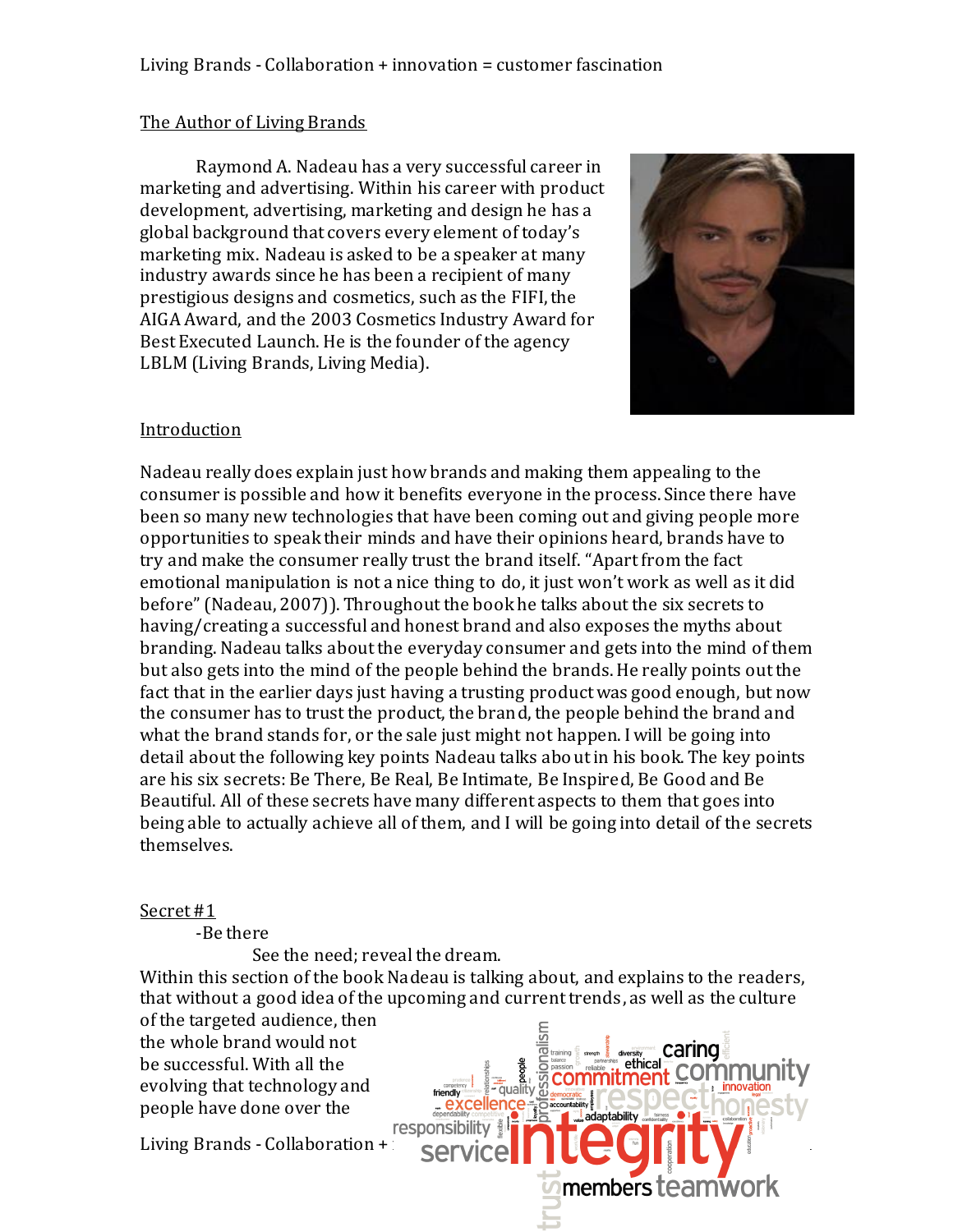# Living Brands - Collaboration + innovation = customer fascination

years, brands have to be able to evolve with them. Nadeau talks about the fact that brands have indeed evolved with people and technology. "Brands have evolved from being products with functional benefits into highly emotionalized personalities that represent an entire intimate lifestyle to consumers" (Nadeau, 2007). Marketing is more complicated than before and that is because now consumers are really looking for and demanding a more personal connection from emotionalized, living brands. To achieve this it is clear that the brands need a better understanding of the sensitivity to the psychology behind it all and cultural influences. In this part of the book he broke this secret into four major megatrends essential for living brands. The four megatrends Nadeau broke the concept of the "Be There" secret into are: mood and experience enhancement, humanized technology/the quest for physical and psychological perfection, everyman empowerment, self-creation and personal expression, and lastly, the luxury of ethics, such as, humanity, ecology, and righteous indignation.



## **Mood and Experience Enhancement: The Trend**

This megatrend is the entrainment and adventure addiction to real life has driven the growing importance of having an intensified experiences, that's why technology increasing not only as ways to communicate with people faster but it's a way that people can experience new ways to touch the senses but also giving a deeper understanding of the human responses associated with the experiences that technology beings to the table. (Run on sentence and not too sure what the beginning means – needs rewording)

### Mood and Experience Enhancement: What It Means for Brands

Nadeau explains that this trend means that the line separating entertainment and brands will diminish until marketing and entertainment completely converge. Consumers are going to continue to expect a entertainment with meaning as everything evolves. Consumers are looking for more alternative realities to live vicariously through. Raymond Nadeau talks about how brands will have to stay relevant by integrating into the everyday lives of people in every way possible.

# **Humanized Technology: The Trend**

The purpose of this trend is to give the consumers a way to live better lives. We ar e currently entering a new world where a new kind of "wellness empowerment" will be available through advances in technology. When Nadeau talks about humanized technology he isn't just talking about iPhones and computers that are here to improve people's lives, he is talking about technologies, for example, like Prozac. Prozac isn't as stigmatized but is used now for creating solutions and contributing to the well being of people.

Living Brands - Collaboration + innovation = customer fascination 2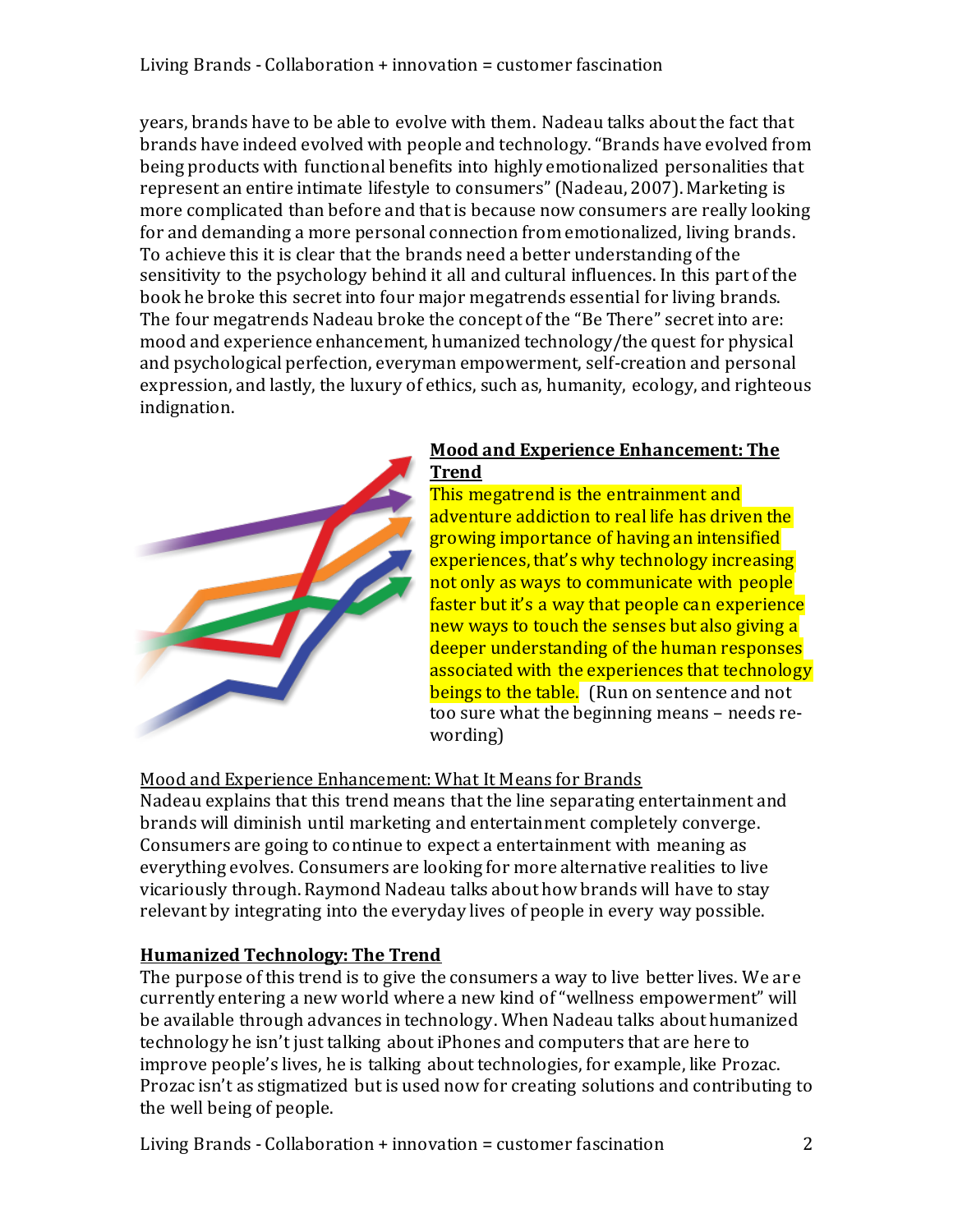# Humanized Technology: What It Means for Brands

This megatrend means giving people what they want and to do that brands will have to create comforting products for them that respond to natural desire. Nadeau explains that brands need to be vigilant about keeping in touch with recent cutting edge transformational technologies that will help people to reconnect with their essential nature. Raymond Nadeau talks about how the advances in communications technology will continue to allow brands to customize their products and experiences to individual consumer needs.

### **Everyman Empowerment: The Trend**

This megatrend is all about the desire for individual fulfillment and a growing sense of entitlement for personal expression. For example Reality T.V is a great window into the trend because it provides a means for "everyday" people to live fantastic adventures, explore, test and develop themselves.

## Everyman Empowerment: What It means for Brands

The way Nadeau explains how this megatrend means for brands must practice collaborative branding where partnerships of equals where the consumer plays a active role in brand creation. He explains that brands must create mechanisms by which the consumer plays a very powerful role in brand and product creation, and messages the brand simply responds to the consumer's desires as style and pleasure "Provider". Explains of this megatrend are the Heat seat, which is a seat that forms to the person sitting in the seat and the Avo Phone which is a phone that forms to the hand of the person holding it.

# **The Luxury of Ethics: The Trend**

This whole megatrend is about the increased importance of ethical ideals and how a sense of well being and moral level has become one of the most luxurious in our society. Luxury is now more valued than any achievement on a material or practical level. This megatrend is in direct relation with Maslow's Hierarchy of Needs, basically stating that once a person's basic maternal needs are met, he or she moves farther and farther up the pyramid turning his or her attention increasingly to higher aspirations.

# The Luxury of Ethics: What It Means for Brands

Brands can step into this new emotional territory and become peoples' partners, Nadeau explains. They can be partners with the consumers in their search for meaning as long as they are rooted in the real desires and dreams of consumers. Henry Ford said,"A company that produces nothing but profits is not a success" and I think that it fits in perfectly with this megatrend and what Nadeau is talking about. People want to star in their own dramas – their own journeys.

### Secret #2

-Be Real

Dance to a collaborative rhythm.

Living Brands - Collaboration + innovation = customer fascination 3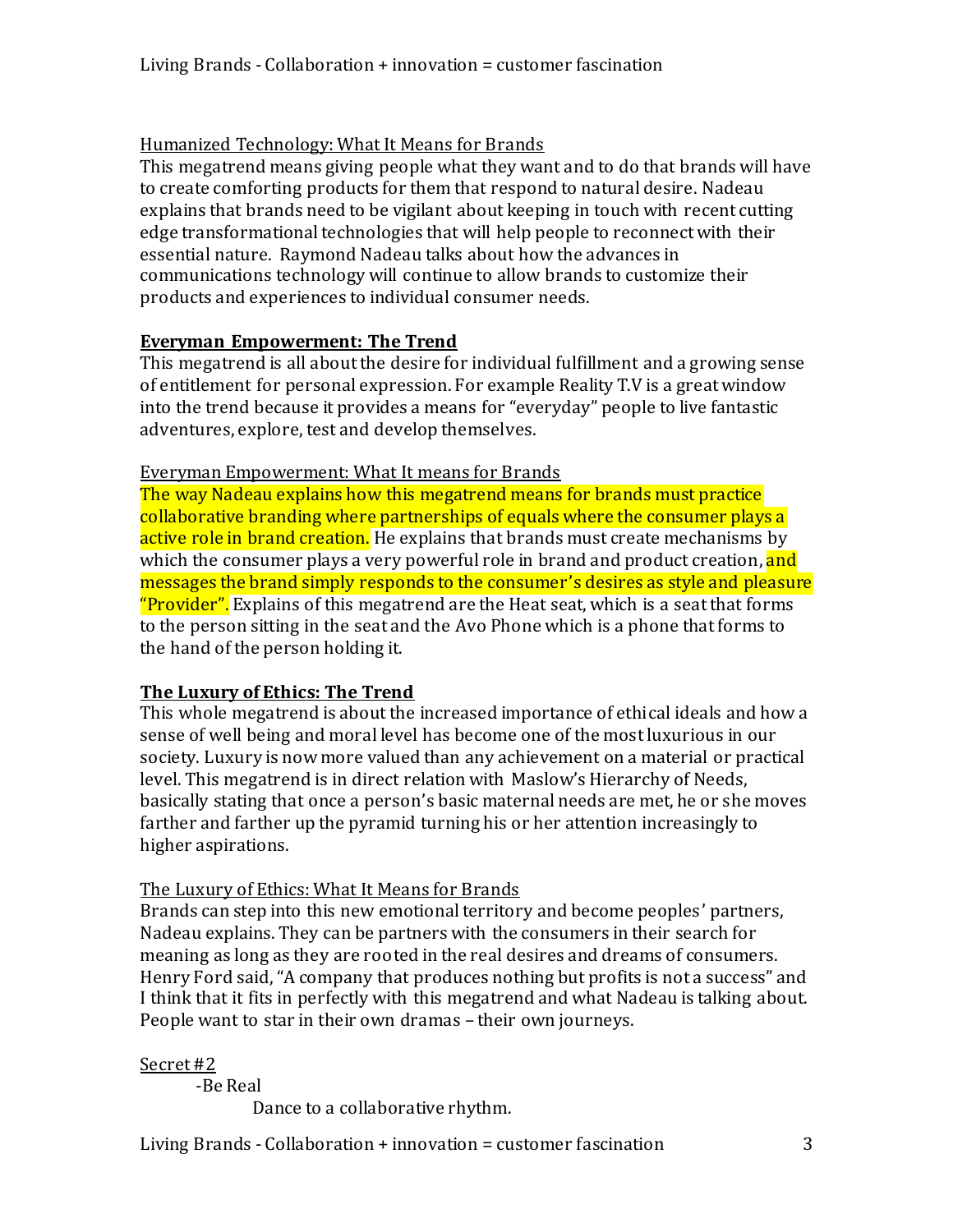This whole secret is about how the cultural shifts describe rhythms to lead markets. Nadeau says how as we move forward, through technology and their purchasing power, consumers will drive the creation and evolution of brands and enable breakthroughs of their own. The secret "Be Real" talks about how a brand or celebrity does not satisfy a consumer's needs or enable the consumers chosen values and lifestyle, and how the consumer will invent new brands that *do,* and make the culturally irrelevant brands have to change or they just won't be able to continue. Brands are going to have to make more creative approaches to marketing because now that so many college students are taking marketing classes they are aware of the "enemy" extremely well. Raymond Nadeau thinks that growing awareness and curiosity can be a real advantage to marketers if they can find interesting ways to invite consumers to actually become part of the creative process. Nadeau thinks that collaborative branding is the way to go and that's because it doesn't have an "us versus them" mentality. This is because a true collaborative branding strategy does not target but rather it provides satisfaction to human needs.

### Secret #3

Be Intimate

Enabling realities in the images of their makers. This whole part of the book Nadeau talks about how to create emotionally relevant brands is to focus on unearthing and responding to consumers real dreams in the most direct one on one ways at our disposal. He explains that consumers will tolerate and even figure exaggeration or a well-intended honest mistake just as long



as there is ''dialogue'' between the brand and consumer is based on a relationship between equals and mutual understanding but most of all its about respect. Brands will need to fully reveal themselves through a campaign that

legitimately encourages the world to brave enough to risk a certain amount of vulnerability, and even potential criticism. Brands have to be open to constructive criticism ultimately to change.

### Secret #4

Be Inspired

Create, wonder, and provoke fascination.

Nadeau talks about how today's consumer has very clear ideas about what he or she wants and is increasingly adamant about getting it. The brand needs to deliver on their promises because traditional media has been so codified, sanitized, monopolized and aggressive that most of us having grown up viewing it that it is now seen as a necessary evil. From reading this part of the book it is clear that now brands have to be *so* creative and *so* honest for their consumers to be able to trust what they are promoting.